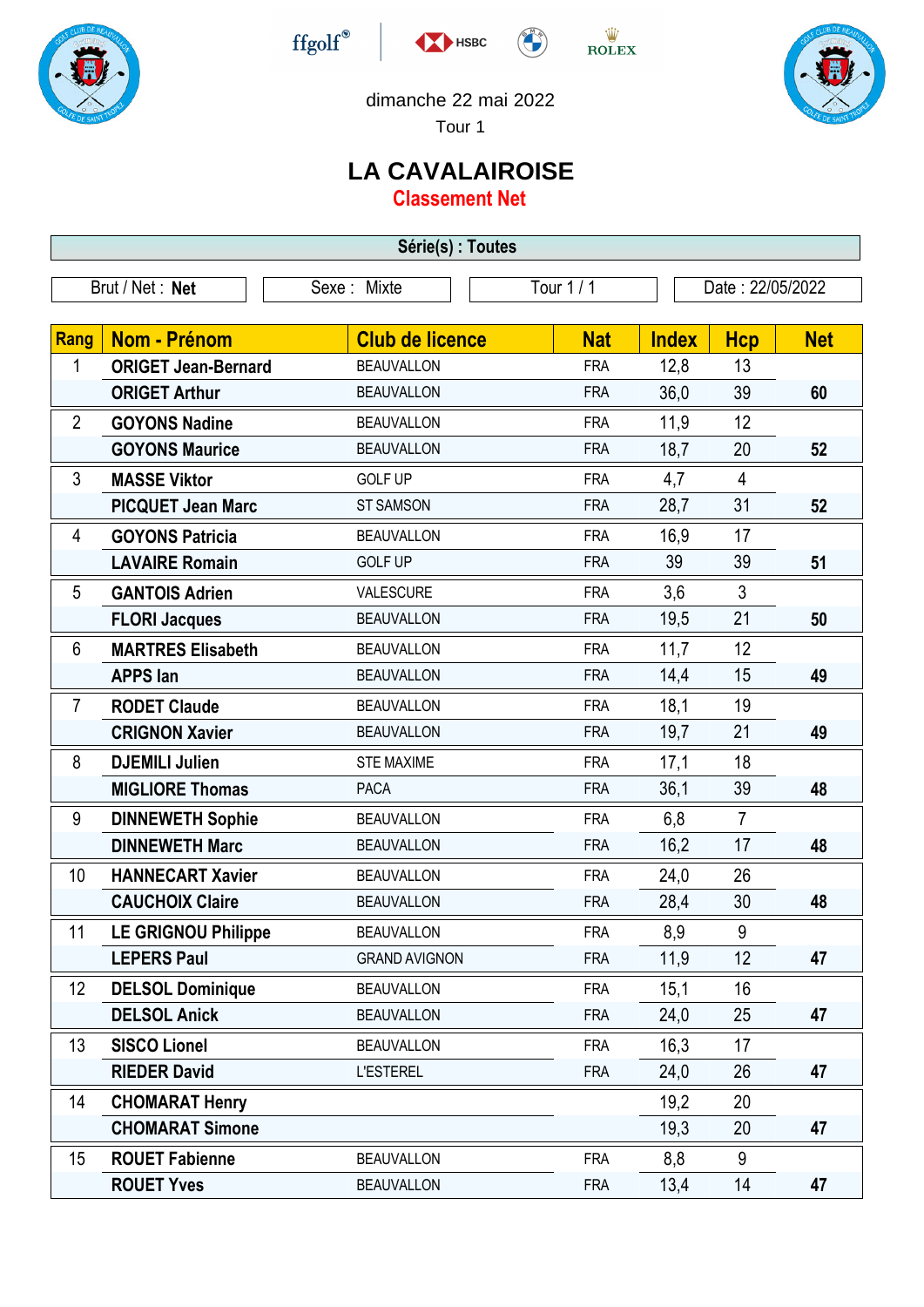| Rang | <b>Nom - Prénom</b>                    | <b>Club de licence</b> | <b>Nat</b> | <b>Index</b> | <b>Hcp</b>     | <b>Net</b> |
|------|----------------------------------------|------------------------|------------|--------------|----------------|------------|
| 16   | <b>MANSEY Michel</b>                   | <b>BEAUVALLON</b>      | <b>FRA</b> | 10,3         | 10             |            |
|      | <b>SCIGALA Stanislas</b>               | <b>BEAUVALLON</b>      | <b>FRA</b> | 14,6         | 15             | 47         |
| 17   | <b>BARTH Hannelore</b>                 | <b>BEAUVALLON</b>      | <b>FRA</b> | 10,9         | 11             |            |
|      | <b>VIGE Patrick</b>                    | <b>BEAUVALLON</b>      | <b>FRA</b> | 30,7         | 33             | 46         |
| 18   | <b>TAVERNIER Eric</b>                  | <b>BEAUVALLON</b>      | <b>FRA</b> | 23,0         | 25             |            |
|      | <b>PEQUEGNAT Lori</b>                  | <b>BEAUVALLON</b>      | <b>FRA</b> | 29,0         | 30             | 46         |
| 19   | <b>ROUSSELOT Lou</b>                   | ST NOM LA BRETECHE     | <b>FRA</b> | $+1,9$       | $+3$           |            |
|      | <b>SCHENREY Corentin</b>               | <b>BEAUVALLON</b>      | <b>FRA</b> | 1,3          | $\mathbf 0$    | 46         |
| 20   | <b>GOBINO Thierry</b>                  | <b>STE MAXIME</b>      | <b>FRA</b> | 17,6         | 19             |            |
|      | <b>TIERCE Pierre Yves</b>              | <b>BEAUVALLON</b>      | <b>FRA</b> | 20,6         | 22             | 46         |
| 21   | PASERO-ONNAINTY Marie Noell BEAUVALLON |                        | <b>FRA</b> | 26,6         | 28             |            |
|      | <b>SPRIET Jacques</b>                  | <b>BEAUVALLON</b>      | <b>FRA</b> | 39           | 35             | 46         |
| 22   | <b>PAOLINI Pierre</b>                  | <b>BEAUVALLON</b>      | <b>FRA</b> | 5,8          | 5              |            |
|      | <b>BRIANCOURT Paul</b>                 | <b>PACA</b>            | <b>FRA</b> | 21,2         | 23             | 45         |
| 23   | <b>RIVES Jasper Jo</b>                 | <b>BEAUVALLON</b>      | <b>FRA</b> | $+1,8$       | $+3$           |            |
|      | <b>GANTOIS Olivier</b>                 | <b>BEAUVALLON</b>      | <b>FRA</b> | 3,5          | $\mathfrak{Z}$ | 45         |
| 24   | <b>MANSEY Michelle</b>                 | <b>BEAUVALLON</b>      | <b>FRA</b> | 26,0         | 27             |            |
|      | <b>FAYOUX Marc</b>                     | <b>BEAUVALLON</b>      | <b>FRA</b> | 26,1         | 28             | 45         |
| 25   | <b>MATHIEU Michèle</b>                 | <b>BEAUVALLON</b>      | <b>FRA</b> | 26,2         | 27             |            |
|      | <b>MATHIEU Philippe</b>                | <b>BEAUVALLON</b>      | <b>FRA</b> | 35,1         | 38             | 45         |
| 26   | <b>RAVASSE Jean Sébastien</b>          | <b>BEAUVALLON</b>      | <b>FRA</b> | 17,5         | 19             |            |
|      | <b>RAVASSE Véronique</b>               | <b>BEAUVALLON</b>      | <b>FRA</b> | 19,0         | 20             | 45         |
| 27   | <b>REINARZ Shelley</b>                 | <b>BEAUVALLON</b>      | <b>FRA</b> | 9,0          | 9              |            |
|      | <b>BOUMENDIL Thierry</b>               | <b>BEAUVALLON</b>      | <b>FRA</b> | 14,6         | 15             | 45         |
| 28   | <b>RAINEAU Olivier</b>                 | <b>BEAUVALLON</b>      | <b>FRA</b> | 15,4         | 16             |            |
|      | <b>LUCE Michel</b>                     | <b>BORELY</b>          | <b>FRA</b> | 49           | 39             | 44         |
| 29   | <b>DACHY Régine</b>                    | <b>BEAUVALLON</b>      | <b>FRA</b> | 16,0         | 16             |            |
|      | <b>DACHY Michel</b>                    | <b>BEAUVALLON</b>      | <b>FRA</b> | 21,9         | 23             | 44         |
| 30   | <b>ROUGIE Philippe</b>                 | <b>BEAUVALLON</b>      | <b>FRA</b> | 16,8         | 18             |            |
|      | <b>BENSADOUN Serge</b>                 | <b>BEAUVALLON</b>      | <b>FRA</b> | 20,9         | 22             | 44         |
| 31   | <b>VICTOIRE Véronique</b>              | <b>BEAUVALLON</b>      | <b>FRA</b> | 14,5         | 15             |            |
|      | <b>VICTOIRE Bertrand</b>               | <b>BEAUVALLON</b>      | <b>FRA</b> | 17,7         | 19             | 44         |
| 32   | <b>SCHOLTES Jean</b>                   | <b>METZ CHERISEY</b>   | <b>FRA</b> | 1,2          | $\mathbf 0$    |            |
|      | <b>PAOLINI Noel</b>                    | <b>BEAUVALLON</b>      | <b>FRA</b> | 18,6         | 20             | 44         |
| 33   | <b>RISSO Patrick</b>                   | <b>BEAUVALLON</b>      | <b>FRA</b> | 15,2         | 16             |            |
|      | <b>REVOLLET Michel</b>                 | <b>BEAUVALLON</b>      | <b>FRA</b> | 23,3         | 25             | 44         |
| 34   | <b>GAY Alain</b>                       | <b>BEAUVALLON</b>      | <b>FRA</b> | 17,7         | 19             |            |
|      | <b>SIMON Robert</b>                    | <b>BEAUVALLON</b>      | <b>FRA</b> | 19,6         | 21             | 43         |
| 35   | <b>MENIER Marc</b>                     | <b>BEAUVALLON</b>      | <b>FRA</b> | 31,9         | 35             |            |
|      | <b>BOURGAU Maxime</b>                  | <b>GOLF UP</b>         | <b>FRA</b> | 38           | 32             | 43         |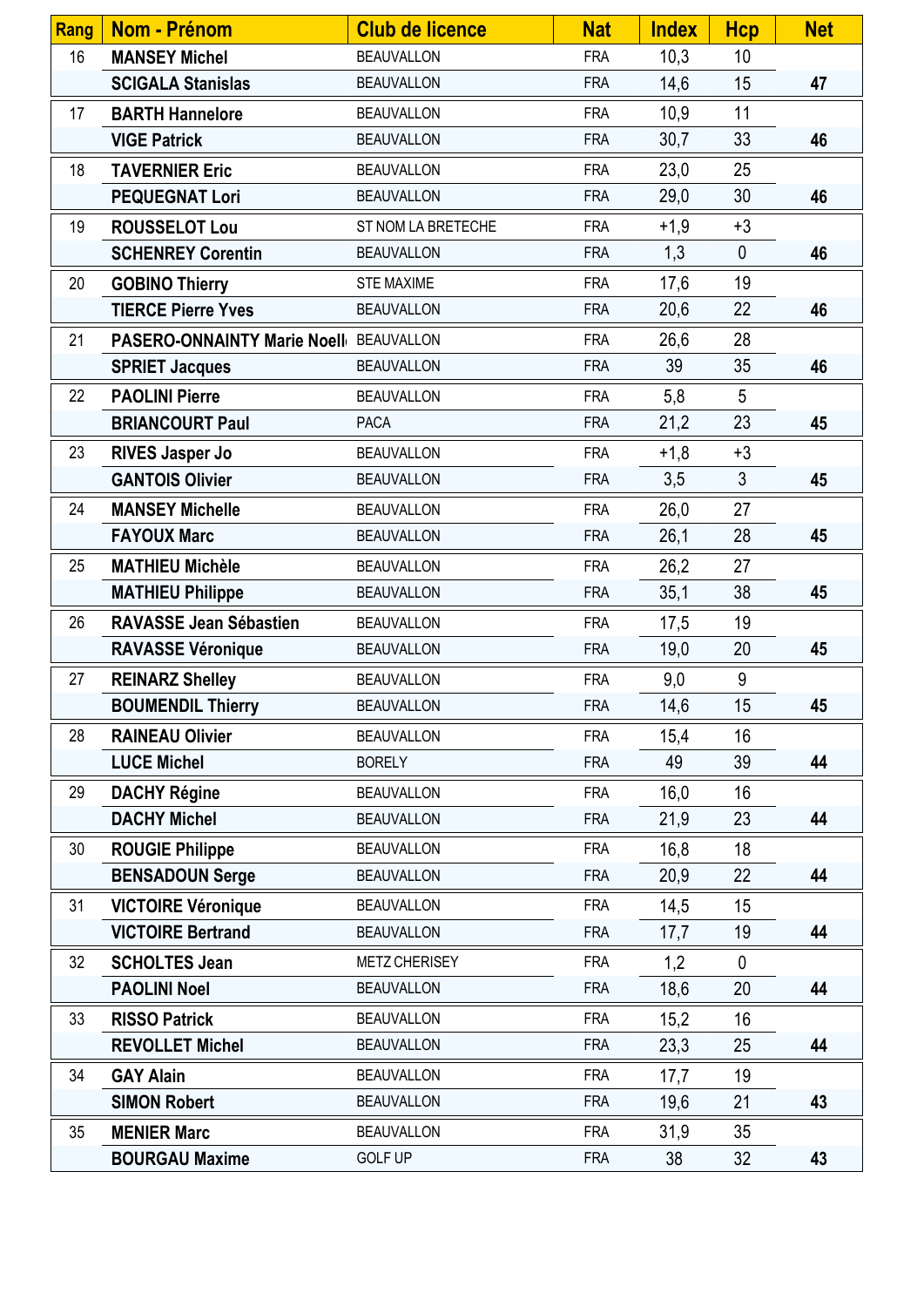| <b>Rang</b> | <b>Nom - Prénom</b>            | <b>Club de licence</b> | <b>Nat</b> | <b>Index</b> | <b>Hcp</b> | <b>Net</b> |
|-------------|--------------------------------|------------------------|------------|--------------|------------|------------|
| 36          | <b>MATTON Jean-Etienne</b>     | <b>BEAUVALLON</b>      | <b>FRA</b> | 4,5          | 4          |            |
|             | <b>BERARD Yves</b>             | <b>BEAUVALLON</b>      | <b>FRA</b> | 9,8          | 10         | 43         |
| 37          | <b>BERGER Philippe</b>         | <b>GOUVERNEUR</b>      | <b>FRA</b> | 14,1         | 15         |            |
|             | <b>LEROY Denis</b>             | CHASSIEU               | <b>FRA</b> | 18,9         | 20         | 43         |
| 38          | <b>ADLER Mona</b>              | <b>BEAUVALLON</b>      | <b>FRA</b> | 18,5         | 19         |            |
|             | <b>ADLER Rolf</b>              | <b>BEAUVALLON</b>      | <b>FRA</b> | 27,3         | 29         | 43         |
| 39          | <b>NOTTER Karin</b>            | <b>BEAUVALLON</b>      | <b>FRA</b> | 12,6         | 13         |            |
|             | <b>NOTTER Alexander</b>        | <b>BEAUVALLON</b>      | <b>FRA</b> | 21,6         | 23         | 43         |
| 40          | <b>BARBOT Claude</b>           | <b>BEAUVALLON</b>      | <b>FRA</b> | 17,6         | 19         |            |
|             | <b>MEUNIER Jean Charles</b>    | <b>BEAUVALLON</b>      | <b>FRA</b> | 26,2         | 28         | 43         |
| 41          | <b>CHARLAT Jean-Paul</b>       | <b>BEAUVALLON</b>      | <b>FRA</b> | 19,9         | 21         |            |
|             | <b>AVET Dominique</b>          | <b>BEAUVALLON</b>      | <b>FRA</b> | 27,1         | 29         | 43         |
| 42          | <b>RIOU Gilbert</b>            | <b>BEAUVALLON</b>      | <b>FRA</b> | 21,0         | 22         |            |
|             | <b>PAPA Jean Jacques</b>       | <b>BEAUVALLON</b>      | <b>FRA</b> | 21,8         | 23         | 42         |
| 43          | <b>GREATTI Alain</b>           | <b>BEAUVALLON</b>      | <b>FRA</b> | 26,6         | 29         |            |
|             | <b>GREATTI Jeanne-Chantal</b>  | <b>BEAUVALLON</b>      | <b>FRA</b> | 29,9         | 31         | 42         |
| 44          | <b>MICHEL François</b>         | <b>BEAUVALLON</b>      | <b>FRA</b> | 7,9          | 8          |            |
|             | <b>OLIVON Agnés</b>            | <b>BEAUVALLON</b>      | <b>FRA</b> | 23,3         | 24         | 42         |
| 45          | <b>MAYER Christine</b>         | <b>BEAUVALLON</b>      | <b>FRA</b> | 11,0         | 11         |            |
|             | <b>MAYER Ingo</b>              | <b>BEAUVALLON</b>      | <b>FRA</b> | 25,9         | 28         | 42         |
| 46          | <b>BELISSENT François</b>      |                        |            | 19,8         | 21         |            |
|             | <b>BELISSENT Nicole</b>        | <b>BEAUVALLON</b>      | <b>FRA</b> | 29,1         | 30         | 41         |
| 47          | <b>GRANDFILS Michel</b>        | VAUDREUIL              | <b>FRA</b> | 11,6         | 12         |            |
|             | <b>BECLIN Mallory</b>          | <b>BEAUVALLON</b>      | <b>FRA</b> | 11,8         | 12         | 41         |
| 48          | <b>MIGLIORERO Jean Bernard</b> | <b>BEAUVALLON</b>      | <b>FRA</b> | 10,8         | 11         |            |
|             | <b>FISZEL Alain</b>            | <b>BEAUVALLON</b>      | <b>FRA</b> | 11,6         | 12         | 41         |
| 49          | <b>BALOGH Etienne</b>          | <b>BEAUVALLON</b>      | <b>FRA</b> | 5,3          | 5          |            |
|             | <b>DELETRAZ Michel</b>         | <b>BEAUVALLON</b>      | <b>FRA</b> | 8,9          | $9\,$      | 41         |
| 50          | <b>MATHOT Etienne</b>          | <b>BEAUVALLON</b>      | <b>FRA</b> | 5,0          | 5          |            |
|             | <b>MATHOT Dominique</b>        | <b>BEAUVALLON</b>      | <b>FRA</b> | 11,9         | 12         | 41         |
| 51          | <b>BONNET Valerie</b>          | <b>BEAUVALLON</b>      | <b>FRA</b> | 15,6         | 16         |            |
|             | <b>BONNET Gilles</b>           | <b>BEAUVALLON</b>      | <b>FRA</b> | 32,8         | 36         | 41         |
| 52          | <b>WALTER Anita</b>            | <b>BEAUVALLON</b>      | <b>FRA</b> | 20,6         | 21         |            |
|             | <b>PETINELLI Jean-Claude</b>   | <b>BEAUVALLON</b>      | <b>FRA</b> | 21,7         | 23         | 40         |
| 53          | <b>PERNOD Sebastien</b>        | <b>ROQUEBRUNE</b>      | <b>FRA</b> | 8,4          | 8          |            |
|             | <b>MARTINI Christophe</b>      | <b>STE MAXIME</b>      | <b>FRA</b> | 14,4         | 15         | 40         |
| 54          | <b>LEMARCHAL Domnine</b>       | <b>BEAUVALLON</b>      | <b>FRA</b> | 31,2         | 33         |            |
|             | <b>GAGLIARDI Hélène</b>        | <b>BEAUVALLON</b>      | <b>FRA</b> | 36,4         | 38         | 40         |
| 55          | <b>BERAUD Thierry</b>          | <b>BEAUVALLON</b>      | <b>FRA</b> | 9,4          | 9          |            |
|             | <b>ARCHAMBAULT Jean André</b>  | <b>BEAUVALLON</b>      | <b>FRA</b> | 22,5         | 21         | 39         |